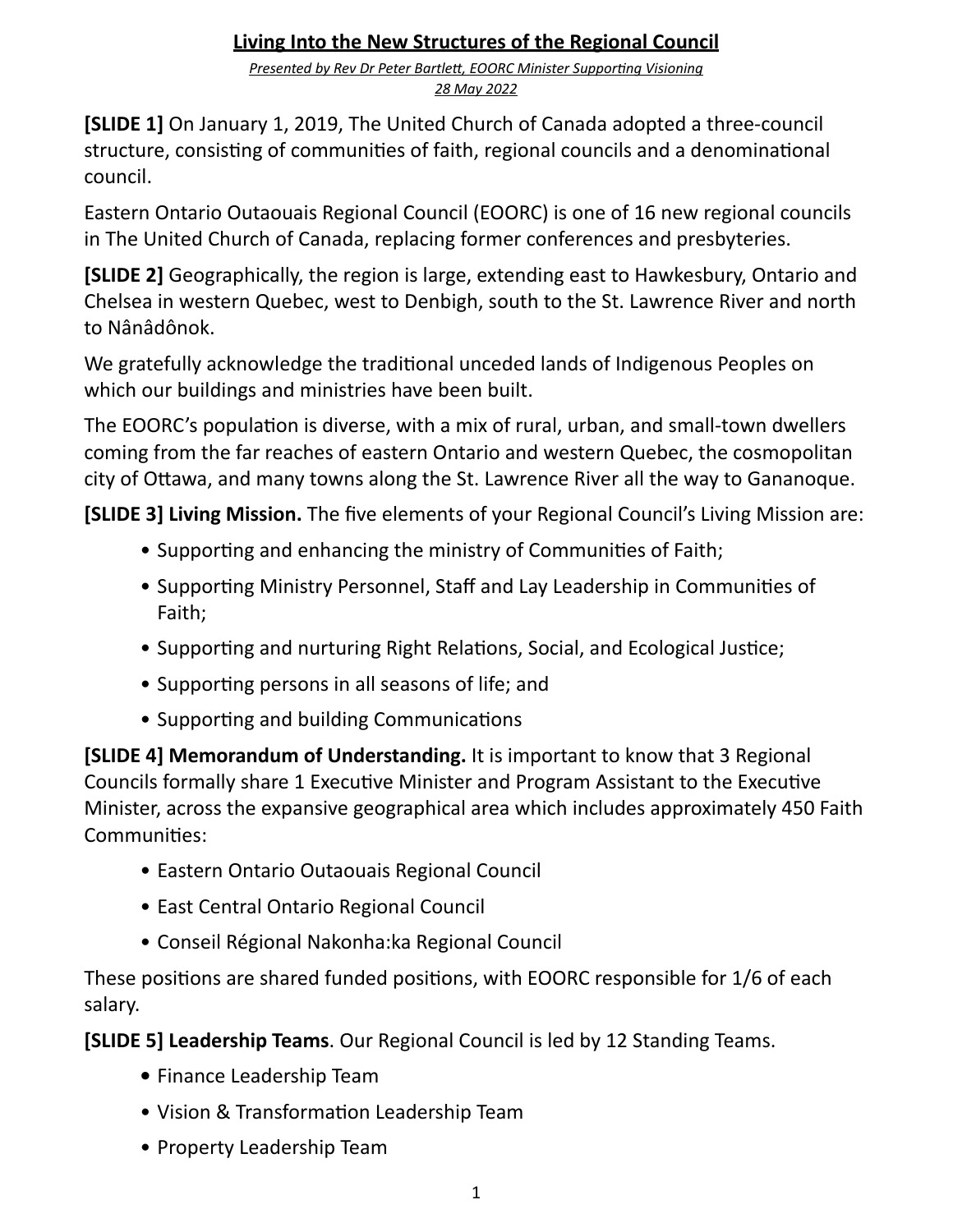- Church Extension Committee
- Communications Leadership Team
- Pastoral Relations Commission
	- Licensed Lay Worship Leaders (LLWL)
- Youth and Young Adults (YAYA) Leadership
	- Scrivens/Baillie Leadership Team
- Nominations Leadership Team
- Stewardship Leadership Team
- Spiritual Care Hospital Ministry

When necessary, special Leadership Teams are formed to address critical areas of interest for our Regional Council.

**[SLIDE 6]** One recent example is the Affirming Leadership Team.

**[SLIDE 7]** This slide depicts the collaborative interaction of EOORC Leadership Teams, and the Regional Council Executive.

**[SLIDE 8]** The Regional Council Executive does the continuing work of the Regional Council when the Regional Council is not meeting. The Executive has all of the responsibilities of the Regional Council, unless the Council decides otherwise.

**[SLIDE 9]** The RC Executive consists of the following members:

- The Executive Minister (1)
- The Chair, Past Chair, and Chair Elect (3);
- Indigenous Representation  $(1)$ ;
- Members at large chosen to reflect the diversity of founding presbyteries, order of ministry, laity, female, male, 2SLGBTQI+, younger and older, UCW (9);
- The EOORC Treasurer as corresponding member;
- EOORC Staff, (other than the Executive Minister) as corresponding members.

**[SLIDE 10]** The role of the EOORC Staff is to support and enhance the Regional Council in upholding our Living Mission.

**[SLIDE 11]** This graphic depicts the sum of the many parts of our EOORC Leadership

**[SLIDE 12]** And here it is, with the 88 faithful who are either already, or, are about to help keep this comprehensive body in motion.

**[SLIDE 13]** My role, as the EOORC Staff Minister Supporting Visioning in the Region Council, involves supporting faith communities in various stages of visioning and strategic planning, and, encouraging and equipping communities of faith and groups with similar passions for social justice and outreach, to envision creative possibilities for ministry.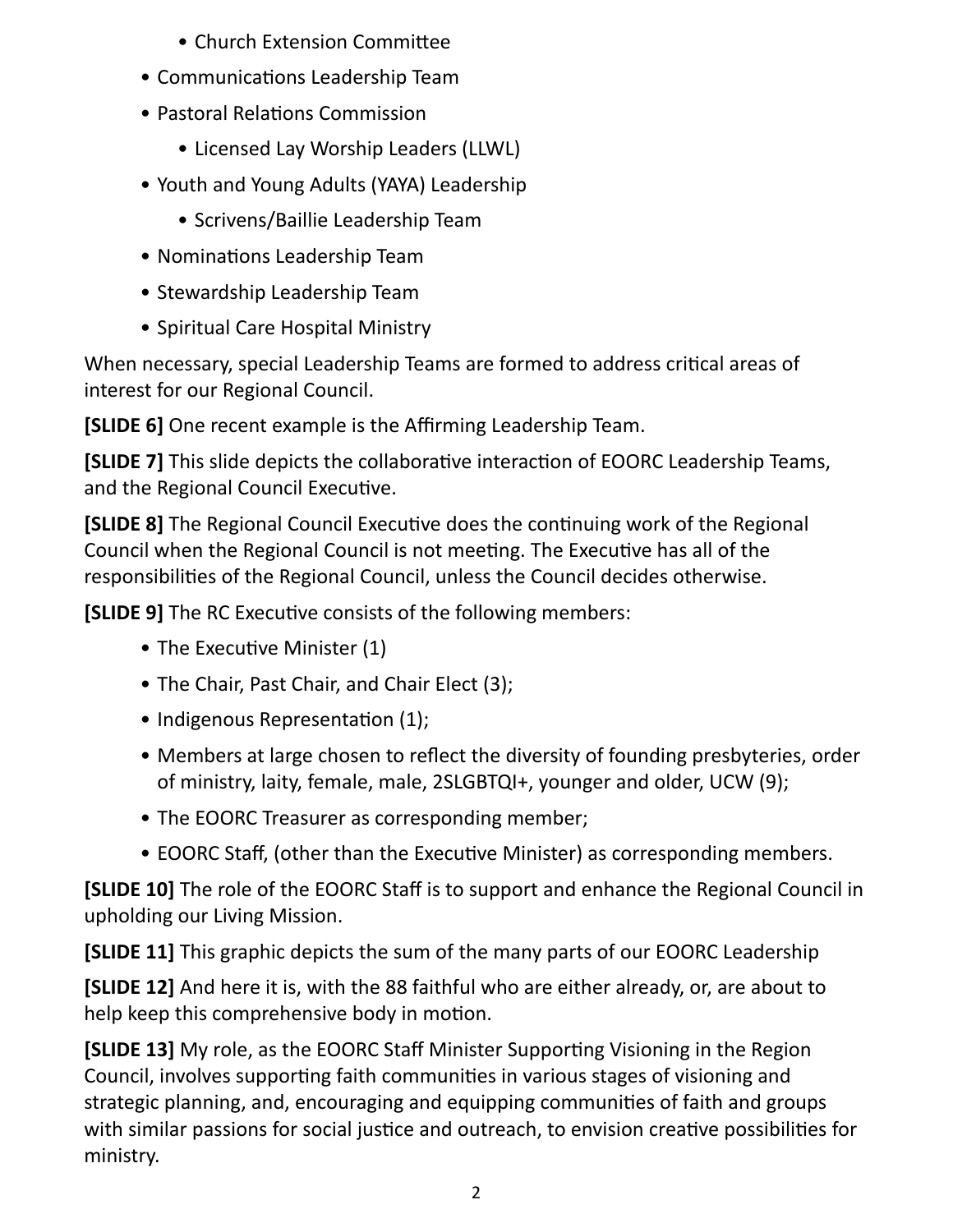**[SLIDE 14]** I help folks explore new partnerships, and evolve existing ones. This may involve clustering, or, networking ministries and community organizations and groups, and developing ecumenical and interfaith relations.

**[SLIDE 15]** I encourage the use of technology for connections within and between networking and clustering agencies so that they can regularly meet, organize workshops, study groups, social gatherings, creative worship opportunities, uninhibited by distance and invisible boundaries.

**[SLIDE 16]** I also resource your Regional Council Visioning and Transformation Leadership Team, and have a responsibility to help shape the Vision and identity for the Regional Council. 

**[SLIDE 17]** Since starting in my role on February 1 of this year, I have been actively engaged via numerous individual conversations, meetings, workshops, worship events and so on, with folks who are either already networked, or seeking to be; aspiring clusters, and transitioning faith communities who are discerning their Visions for the future. 

**[SLIDE 18]** Put simply, in a few short months, I have witnessed an awesome abundance of faith in action, and affirmation of the living spirit alive and well in our Region.

I believe this to be God's faithful continually arising to the challenge of being Christ's Church in this chaotic changing world.

**[SLIDE 19]** You may recall the theme of our recent Winter Meeting in February, when we were again reminded that there are many individual gifts, or, or parts but, the One Spirit seeks to animate the entire body.

For those who attended the Winter Meeting, we heard from many of the "many parts" of our Regional "body" who are working together on social justice initiatives.

These are collectives who have embraced healing agendas, and are attending to the woundedness in our communities, offering hope in difficult times.

And of course, these were just samplings of the abundant efforts ongoing in our region, as we lay claim to God's vision in a world of division.

**[SLIDE 20]** Many of these efforts began, or transitioned from our previous structures, and have embraced technology amid the challenges of a pandemic that interrupted things. 

COVID hindered our ability to familiarize with, much less becoming proficient in our new structures, striking as it did, before all the ink in the finalized new Governance Handbook was even dry.

**[SLIDE 21]** Despite the hurdles, seized upon technology as a necessary pathway to worship, share, gather, group, network and cluster.

Yes, despite the unique challenges of the last 3 years, there's a lot going on in our Region.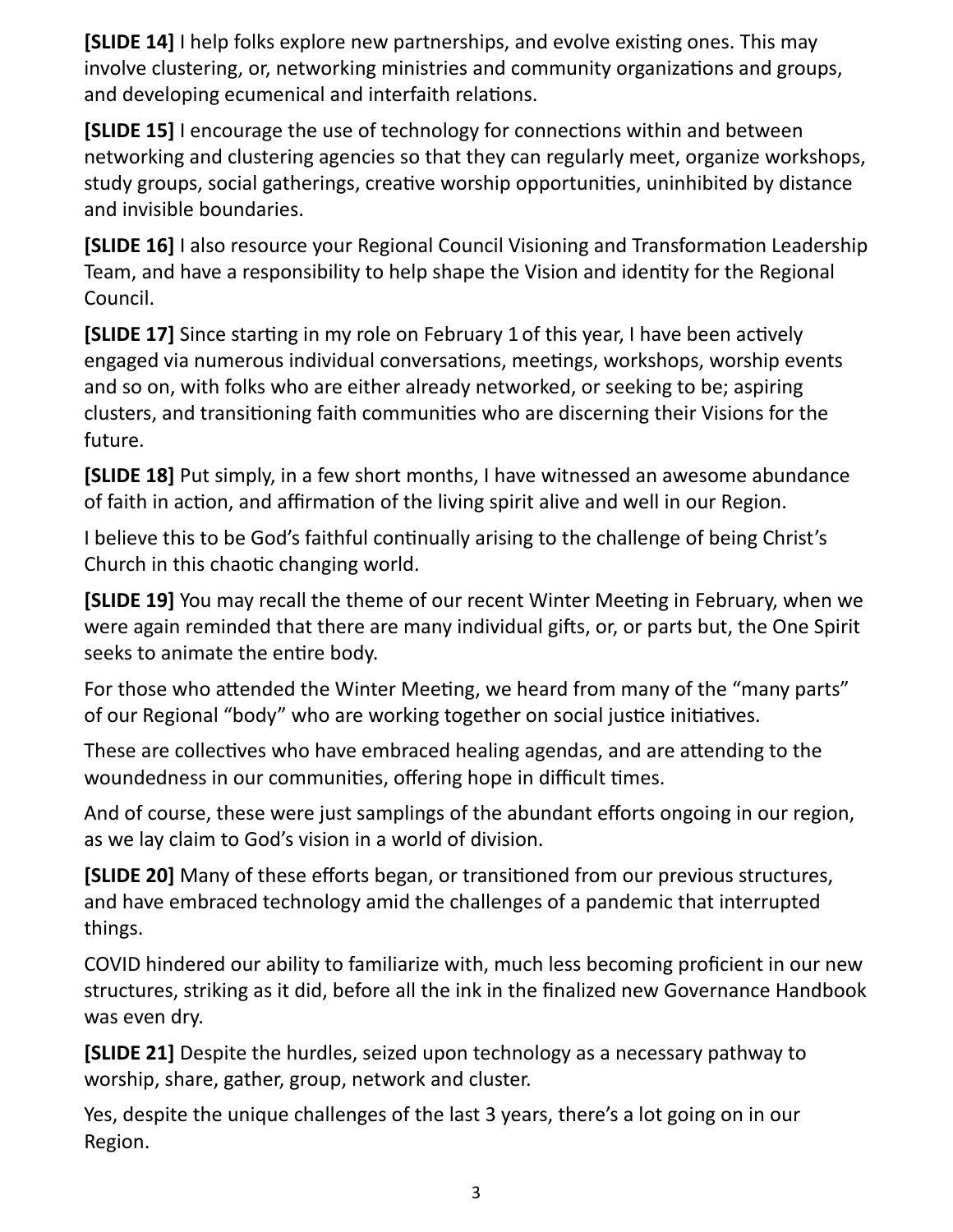**[SLIDE 22]** However, as much as some things and people are connected, much remains disconnected. 

Similarly focussed networks and groups for example, who are unaware of each other, and possible points for collaboration, or, opportunities for efficiency by eliminating overlapping redundancy.

**[SLIDE 23]** Geographical distance between urban/suburban and rural places, can now be easily covered via technology to network across the church's historical "great divide".

Yet, this remains a road less traveled, leaving communities at arms-length, when they might readily join in, if only they knew with whom and how to do so.

There is so much more promise still on our horizon.

### **[PAUSE]**

**[SLIDE 24]** This is Mount Nebo, where according to tradition, the Prophet Moses was buried. 

**[SLIDE 25]** The good news in the story is that Moses got a glimpse of the Promised Land, across the River Jordan.

The bad news of course, is that he never got to cross over.

He did all the hard work, but he didn't get to set foot in the new land.

Moses would never taste the grapes, nor eat of the bread of that long-dreamed about place. 

No, Moses led a rather grumpy group of Hebrews through the wilderness, faced down assassination plots, and endlessly propped up the spirits of a people who had long ago given up on their dream.

And I can imagine them all standing atop Mount Nebo scratching their heads and exclaiming: "He wasn't making it all up! There it is."

I suspect there were a lot of cynical souls eating crow that day, and looking at Moses with new eyes, as they themselves decided to embrace the new view.

Their Moses, a longstanding part of the structure for the journey, ends, and yet, the dream rolls on. 

### **[PAUSE]**

Of course it's not necessary to literally climb a mountain to get to Mount Nebo, is it?

No, Mount Nebo is anywhere visionaries take us to look out over new and fertile ground.

And, there's no quick-fix.

Unlike the short-term, hyper-expedient promises that some folks seize upon for short term gain, the Promised Land has a longterm and evolutionary agenda.

Because, for God's people, there's no quick fix. There never has been.

It's a long game we are in, and a collective and collaborative one too.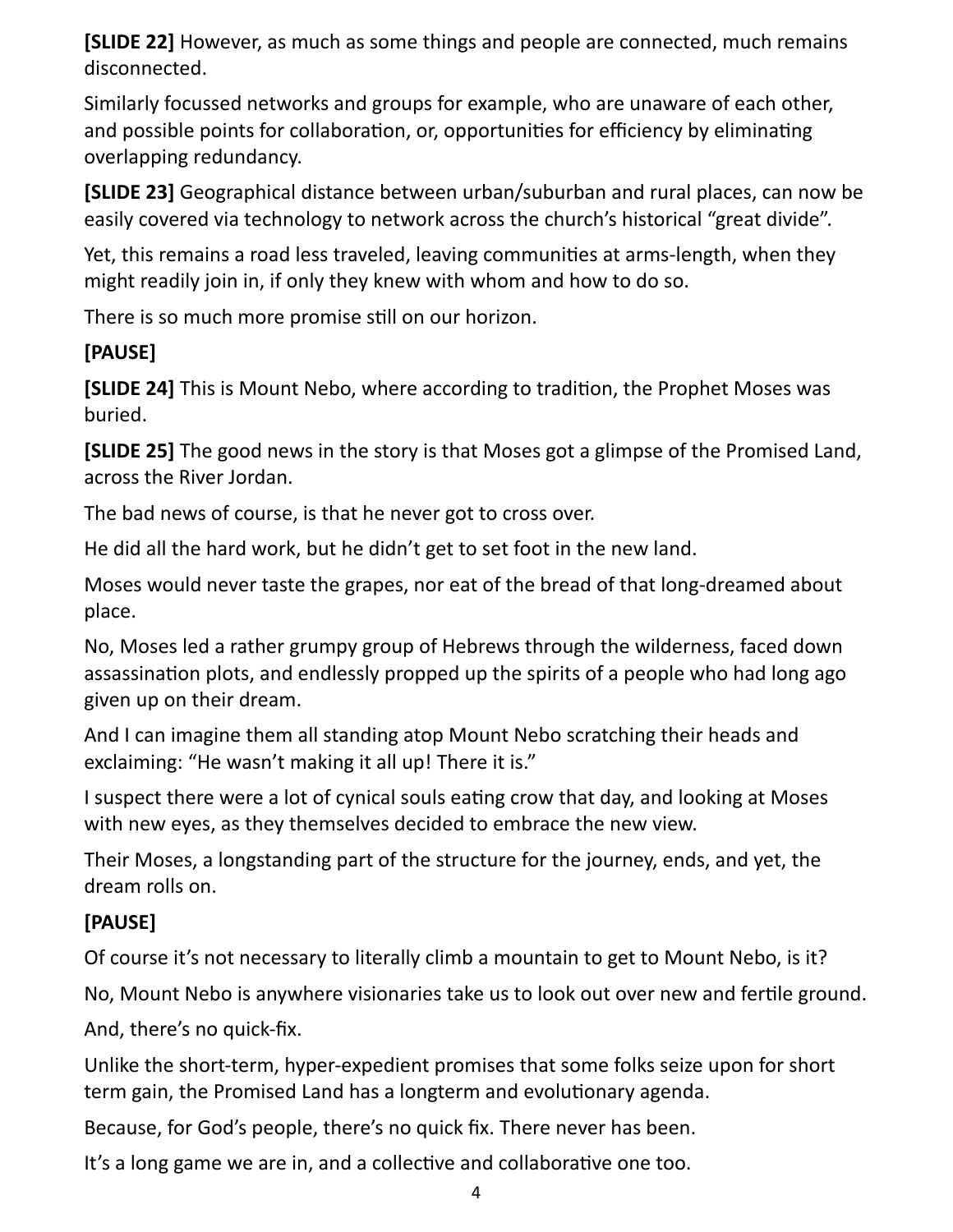Where all things connect to pursue a common dream.

The dream Moses was looking out over from Mount Nebo had been germinating for several centuries, passed through, and was shared by many hearts and hands.

**[SLIDE 26]** It was a dream first given to Abraham and Sarah, passed on through the ages, lost in the nightmare of slavery in Egypt, and then rekindled when Moses witnessed the injustice in Egypt.

## **[PAUSE]**

And the dream still rolls on.

Does it?

Is this where we are again then?

**[SLIDE 27]** Are we standing together again, looking out over a land of promise, but feeling a little uncertain, and disconnected, about things?

## **[PAUSE]**

**[SLIDE 28]** The first ten years of my life were lived during the end of what scientists would call a "centripetal world".

A world where everything spun toward the middle. A world that was deeply centered; when philosophers talked about the unification of all reality.

I lived my first 10 years at the end of an era when people dreamed about unifying the diversity of human experience.

The Christian church was confident about its centre in those days, with many prophesying that the Twentieth Century would be the "Christian Century".

When I was growing up confidence in Christ the King seemed non-negotiable, and even taken for granted.

We reinforced the sheepfolds, to protect the center. Rules to protect the center abounded, even overprotected, and often excluded non-conformists, or sinners, as the Church tends to call them.

**[SLIDE 29]** But of course, beginning in the 60s lots of people railed against the rules, and society gradually moved away from a centripetal world into a, a world spinning away from the centre, centrifugal world.

And now, far from those lofty notions of a Christian Century, and living in a post-Christian world, many Christians struggle.

The world appears more and more unhinged; a centering point elusive.

Amidst the abundant new ministries that I have witnessed in our Regional Council these past few months, I have also heard grief, resentment, and anger.

Much of it is directed at our fledgling new structures, that for many, are unfamiliar or not yet fully understood.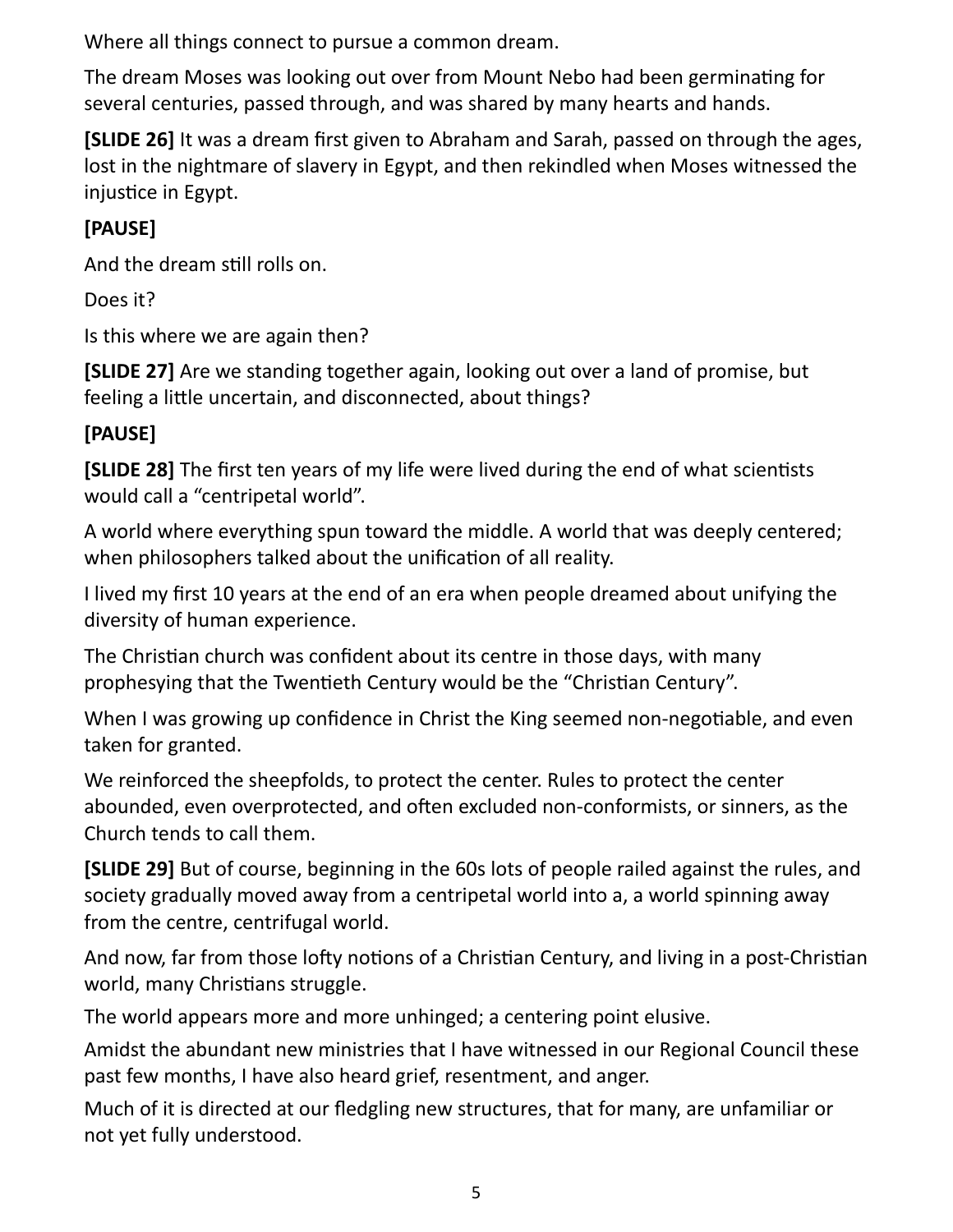Within the Regional Council, in the absence of Presbytery's old gravitational pull, many faith communities, networks and clusters have become like stars looking for a centering orbit, or, perhaps more precise, a "docking station," where they can plug in and connect with any and all the entities and resources they seek.

A place where everything is connected.

# **[PAUSE]**

Yes, many people have forged ahead in diverse and awesome ways during this challenging period.

Various "parts" of our "body" have connected with other "parts," locally, regionally, nationally, and globally, and are marching forth with promise.

But, that is clearly not the case for everyone.

Some have gravitated to what you have always known, reclaiming former presbytery bonds, but without the connections regionally.

And, scarcity looms large still for those of us who struggle to see promise on the horizon at all.

For whom disconnection disheartens, and technology remains either evasive, insufficient, or, both.

**[SLIDE 30]** So, the banner for this presentation this morning is, "Living Into the New Structures of the Regional Council".

In the last few minutes I have offered some thoughts about how things are going, based upon my last 4 months "on the road," in our Regional Council.

**[SLIDE 31]** So, for the next 20 or so minutes, I invite you to gather in your breakout rooms to ponder and discuss the following two questions:

- 1. **[SLIDE 32]** Thinking in terms of abundance and scarcity what has your experience of the transition into, "networks, clusters, and groups" been like? Please share your examples.
- 2. **[SLIDE 33]** The five elements of The Living Mission of your Regional Council are:
	- Supporting and enhancing the ministry of Communities of Faith;
	- Supporting Ministry Personnel, Staff and Lay Leadership in Communities of Faith;
	- Supporting and nurturing Right Relations, Social, and Ecological Justice;
	- Supporting persons in all seasons of life; and
	- Supporting and building Communications

Do you feel that we are living into our Mission? What recommendations do you have? 

**[SLIDE 34]** We ask that each breakout group appoint a facilitator and scribe for your discussions. As we continue to transition, evolve, and live into our calling as God's faithful travellers, your feedback is critical. We ask that scribes capture your notes and post them into the chat room upon completion of your discussions. And/or email your comments to me at pbartlett@united-church.ca